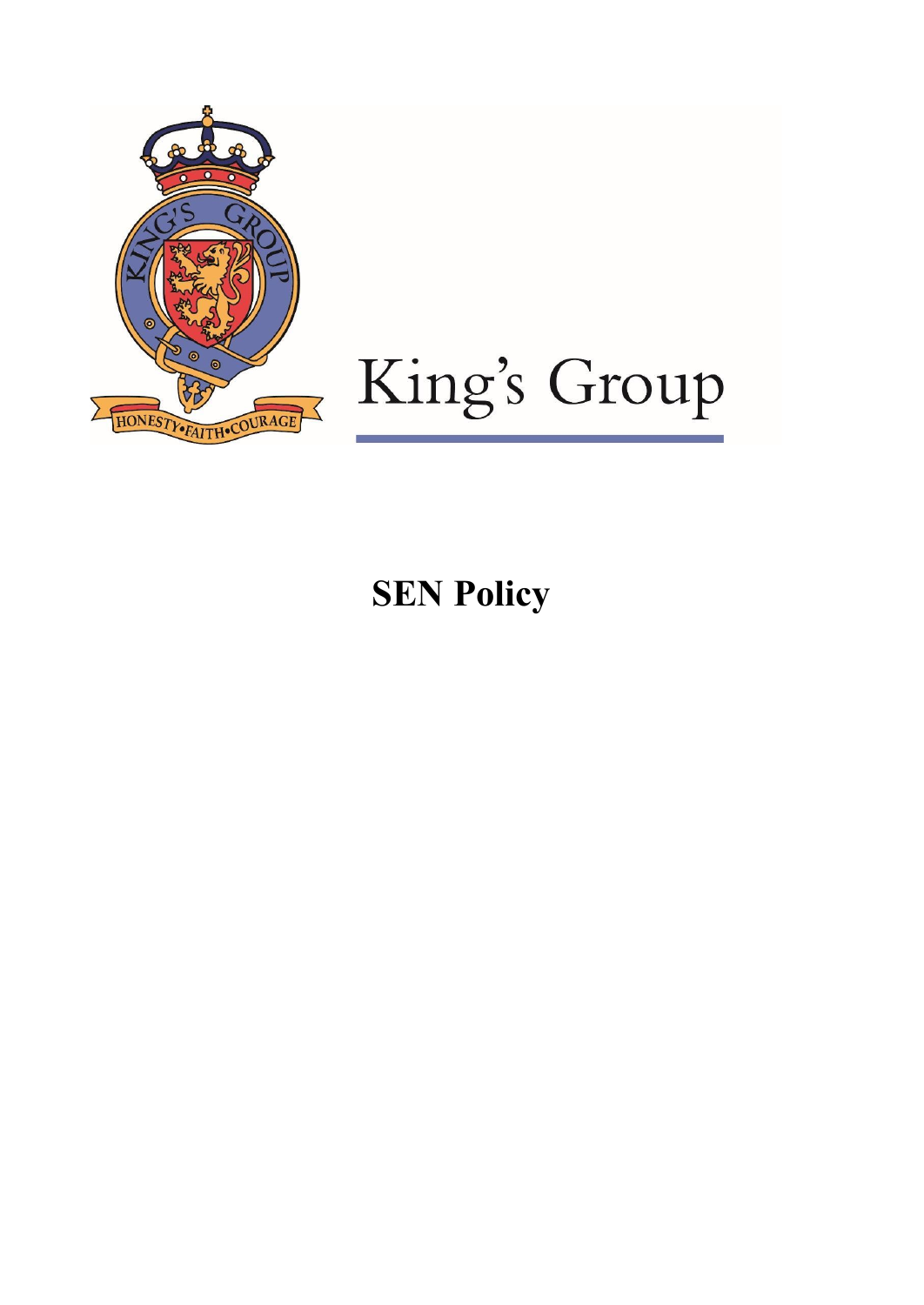# **Contents**

- 1. Aims [3](#page-1-0)
- 2. Legislation and guidance [3](#page-2-0)
- 3. Definitions [3](#page-2-1)
- 4. Roles and responsibilities [4](#page-3-0)
- 4.1 The SENCO [4](#page-3-1)
- 4.2 The Headteacher [4](#page-4-0)
- 4.3 Class teachers [5](#page-4-1)
- 4.4 The School Psychologist & the School Counsellor [5](#page-4-2)
- 5. SEN information report 6
- 5.1 The kinds of SEN that are provided for [6](#page-5-0)
- 5.2 Identification [6](#page-5-1)
- 5.3 Consulting and involving pupils and parents [8](#page-7-0)
- 5.4 Assessing and reviewing pupils' progress towards outcomes [9](#page-8-0)
- 5.5 Our approach to teaching pupils with SEN [9](#page-8-1)
- 5.6 Adaptations to the curriculum and learning environment[9](#page-8-2)
- 5.7 Expertise and training of staff [9](#page-8-3)
- 5.8 Evaluating the effectiveness of SEN provision [9](#page-9-0)
- 5.9 Complaints about SEN provision [10](#page-9-1)
- <span id="page-1-0"></span>6.0 Links with other policies and documents 10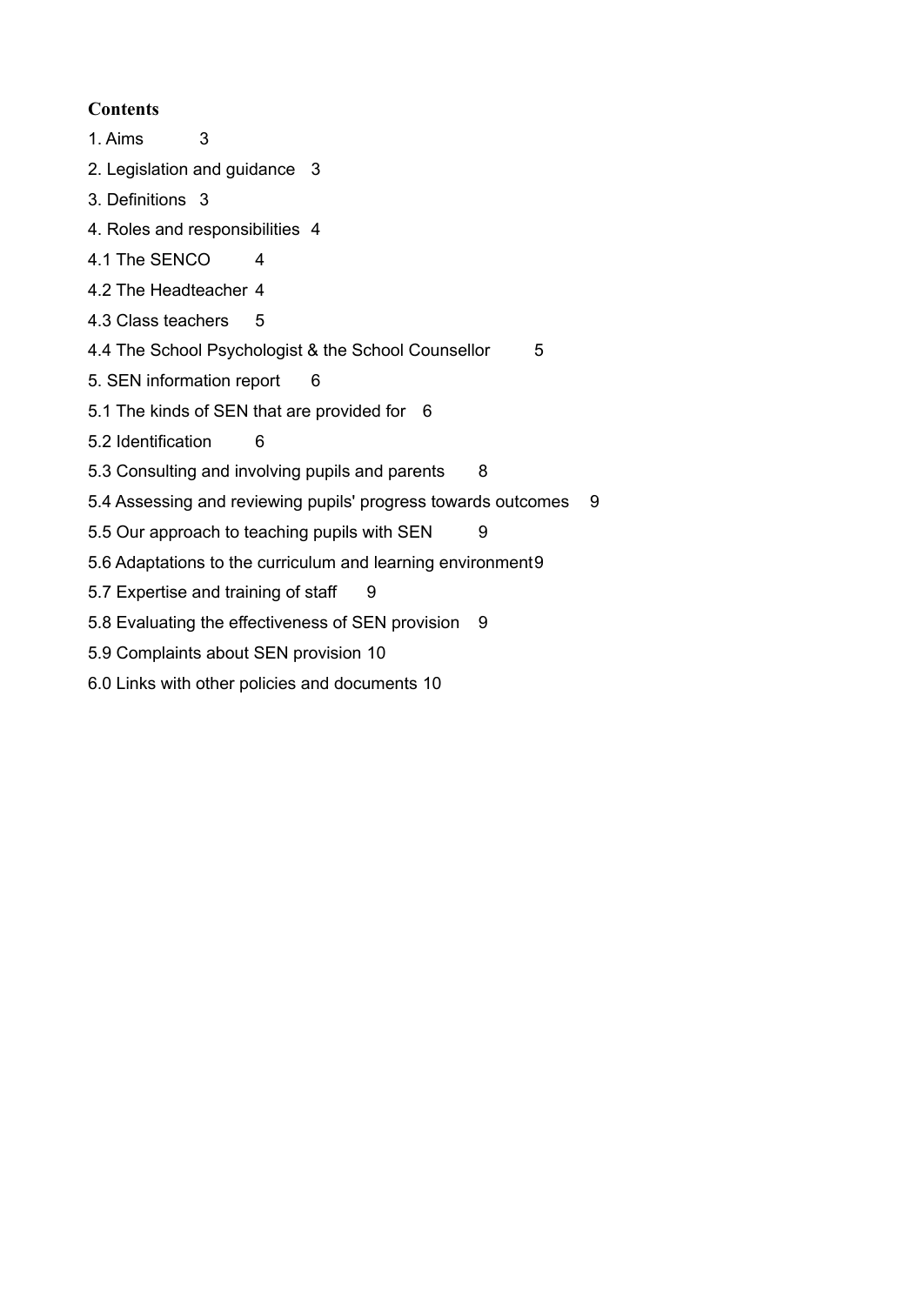# **1. Aims**

Our SEND policy and information report aims to:

- to ensure that the educational needs of all children are identified, assessed and provided for;
- to make clear the expectations of all stakeholders in the process;
- to identify the roles and responsibilities of staff in providing for children's individual educational needs;
- to ensure that no child is at a significant disadvantage when accessing the school curriculum;
- to ensure that parents are able to play their part in supporting their child's education;
- to ensure that the children have a voice in this process.

King's College provides a broad and balanced curriculum for all children. The Curriculum, appropriate to each Key Stage, is the starting point for planning that meets the specific needs of individuals and groups of children. When planning, teachers set suitable learning challenges and respond to the diverse learning needs of the children. Some children have barriers to learning which mean that they have special needs and require particular action by the school to ensure that they are not at a significant disadvantage compared to their peers.

High quality teaching that is differentiated and personalised will meet the individual needs of the majority of children and young people. Some children and young people need educational provision that is additional to or different from this.

Children may have learning difficulties at any point during their school career. These may last throughout the time a child is in school, or may present for a given period of time, after which, often as a result of intervention strategies employed to support the child, no particular action is required. Teachers take account of the type and extent of the difficulties experienced by individual children in their short term planning.

# <span id="page-2-0"></span>**2. Legislation and guidance**

This policy and information report is based on the statutory [Special Educational Needs and](https://www.gov.uk/government/uploads/system/uploads/attachment_data/file/398815/SEND_Code_of_Practice_January_2015.pdf) [Disability \(SEND\) Code of Practice](https://www.gov.uk/government/uploads/system/uploads/attachment_data/file/398815/SEND_Code_of_Practice_January_2015.pdf) and the following legislation:

[Part 3 of the Children and Families Act 2014,](http://www.legislation.gov.uk/ukpga/2014/6/part/3) which sets out schools' responsibilities for pupils with SEN and disabilities

<span id="page-2-1"></span>[The Special Educational Needs and Disability Regulations 2014,](http://www.legislation.gov.uk/uksi/2014/1530/contents/made) which set out schools' responsibilities for education, health and care (EHC) plans, SEN coordinators (SENCOs) and the SEN information report

# **3. Definitions**

The Code of Practice defines Special Educational Needs as a learning difficulty which calls for special educational provision to be made. "Learning difficulty means that the child has significantly greater difficulty in learning than the majority of children of his or her age and / or has advisability which hinders his/her use of everyday educational facilities." "Special educational provision" means educational provision which is different from or additional to the provision made generally for children of comparable age. (SEND Code of Practice 0-25 Years)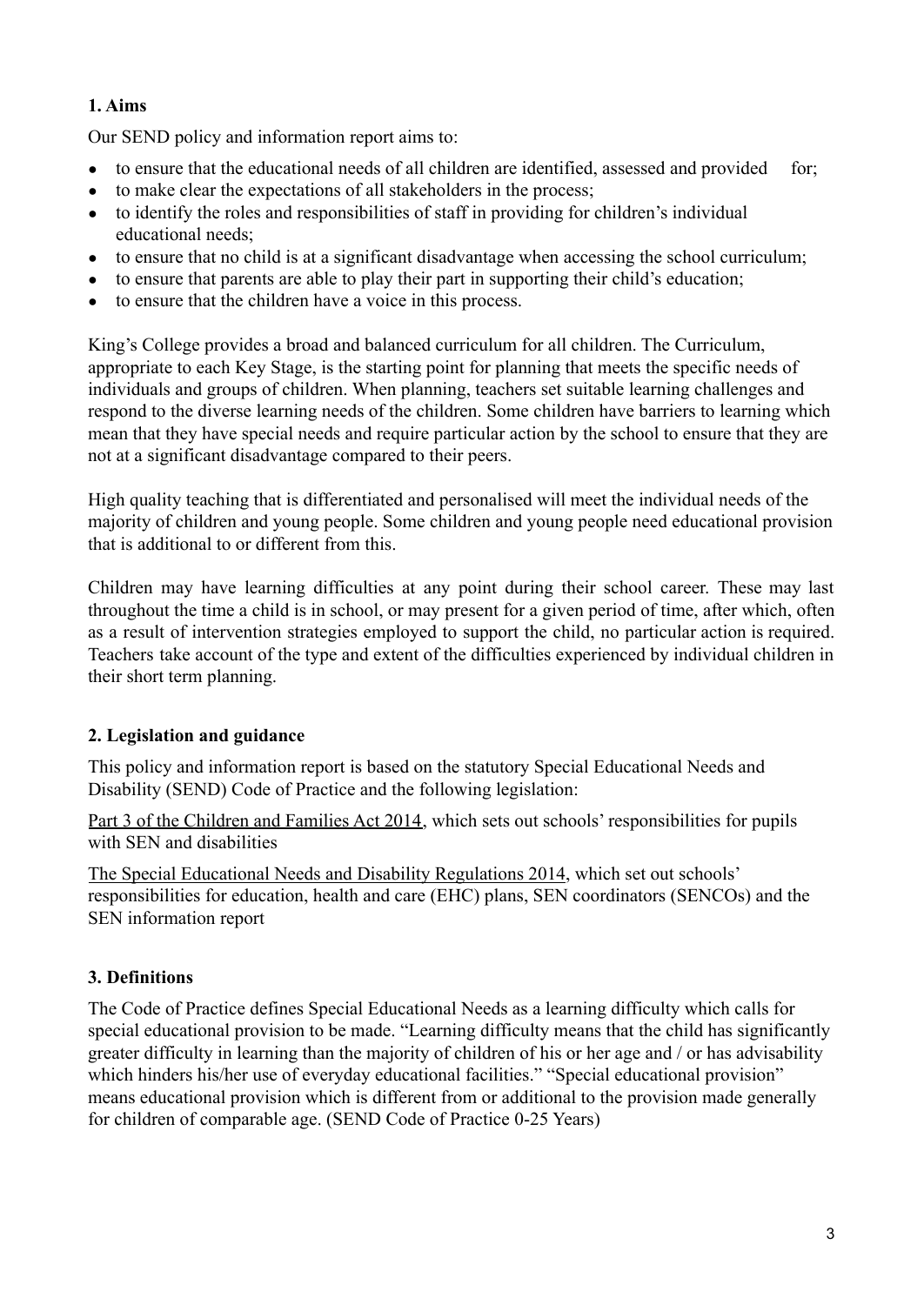For the purpose of this policy Special Educational Needs refers to "A child who has significantly greater difficulty in learning than the majority of his peer group". This can be:

● A pupil, who after following a structured programme, is working more or less at his/her ability but requires some support to maintain this level.

● A pupil who is progressing slower than expected due to a registered medical condition.

● A pupil who is underachieving in comparison to his/her ability, therefore requiring additional support.

● A pupil who has emotional and / or behavioural difficulties which are impacting on his / her learning.

● A pupil who has a disability which either prevents or hinders him / her from making use of the educational facilities available to children of a similar age.

<span id="page-3-0"></span>● A pupil with high average to exceptional ability who may need special provision. These gifted children need an improvement in the quality of work rather than the quantity.

# <span id="page-3-1"></span>**4. Roles and responsibilities**

#### **4.1 The SENCO**

They will:

- Work with the College SLT to determine the strategic development of the SEN policy and provision in the school
- Have day-to-day responsibility for the operation of this SEN policy and the co-ordination of specific provision made to support individual pupils with SEN
- Provide professional guidance to colleagues and work with staff, parents, and other agencies to ensure that pupils with SEN receive appropriate support and high quality teaching
- Ensure the planning, assessing and reviewing of SEN provision throughout the school
- Advise on the deployment of the school's delegated budget and other resources to meet pupils' needs effectively
- Be the point of contact for external agencies, especially the local authority and its support services
- Liaise with potential next providers of education to ensure pupils and their parents are informed about options and a smooth transition is planned
- Work with the College SLT to ensure that the school meets its responsibilities under the Equality Act 2010 with regard to reasonable adjustments and access arrangements
- Ensure the school keeps the records of all pupils with SEN up to date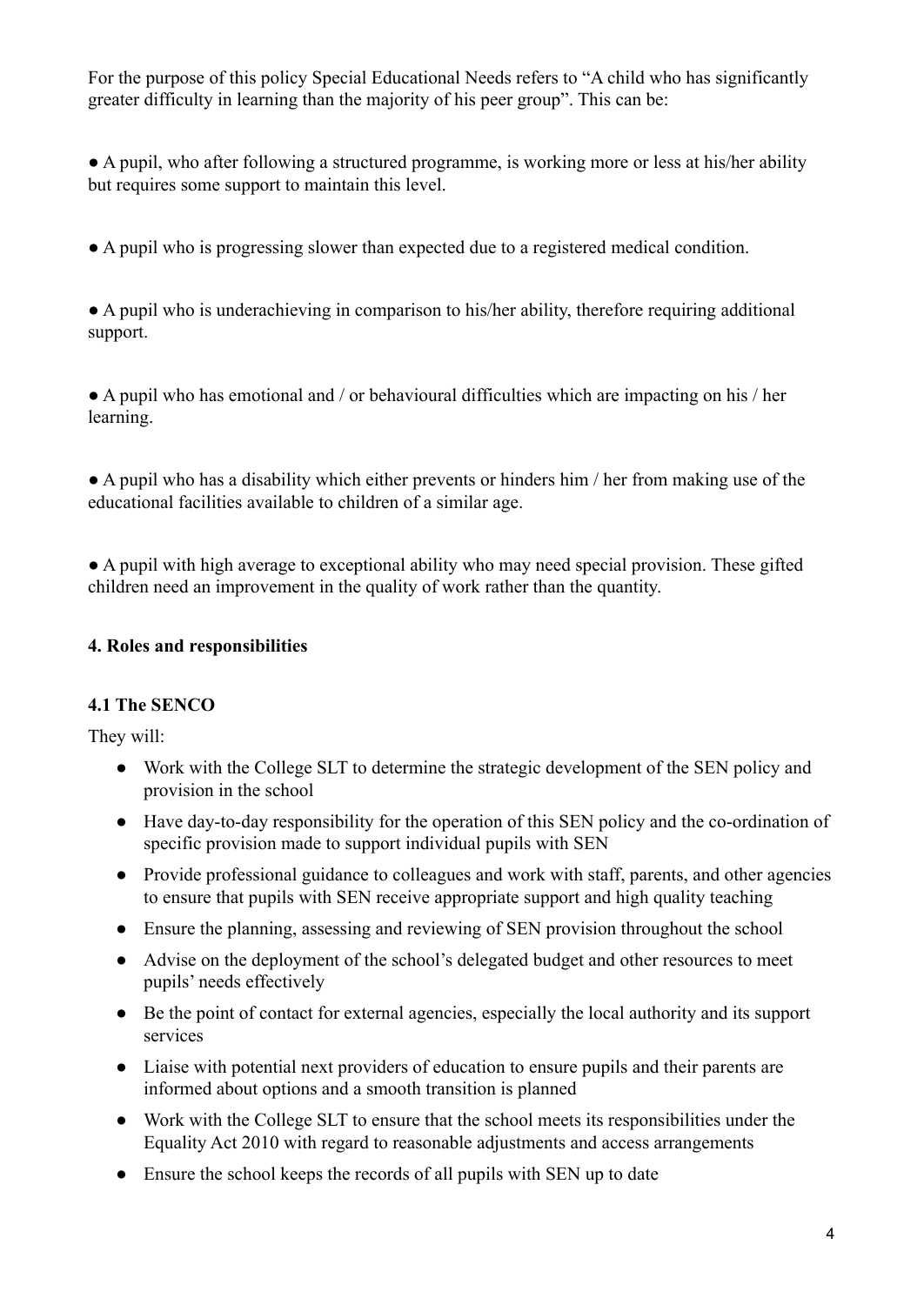# <span id="page-4-0"></span>**4.2 The College SLT**

The headteacher will:

- Work with the SENCO and SEN governor to determine the strategic development of the SEN policy and provision in the school
- <span id="page-4-1"></span>● Have overall responsibility for the provision and progress of learners with SEN and/or a disability

#### **4.3 Class teachers**

Each class teacher is responsible for:

- The progress and development of every pupil in their class, through ownership and tracking of targets
- Working closely with any teaching assistants or specialist staff to plan and assess the impact of support and interventions and how they can be linked to classroom teaching
- Working with the SENCO to review each pupil's progress and development and decide on any changes to provision
- <span id="page-4-2"></span>• Ensuring they follow this SEN policy

#### **4.4 The School Psychologist & the School Counsellor**

The school psychologist and the school counsellor are differentiated by the following:

#### **Psychologist**

- Tests for any learning difficulty and/or ADHD
- Works on all types of emotional and behavioural issues
- Provides guidance to parents on dealing with difficult situations at home
- Supports developmental concerns and social and emotional concerns

#### **Counsellor**

- Assists both teachers and students through the provision of guidance and support
- Helps students with issues such as bullying, academic performance, relationship issues etc.
- Works closely with school psychologist if further support is necessary
- Supports teachers and students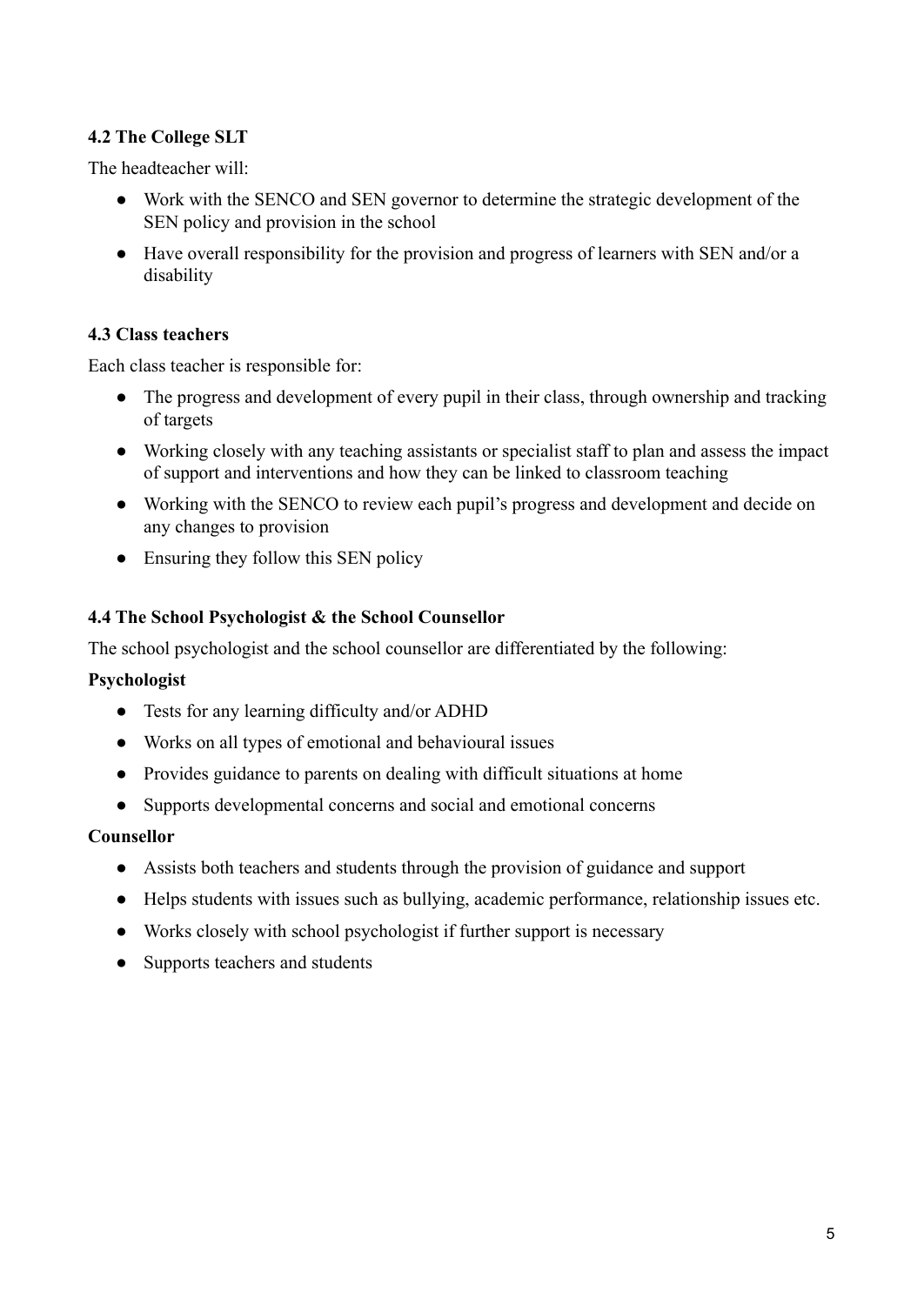# <span id="page-5-0"></span>**5. SEN information report**

#### **5.1 The kinds of SEN that are provided for**

Our school currently provides additional and/or different provision for a range of needs, including:

- Communication and interaction, for example, autistic spectrum disorder, Asperger's Syndrome, speech and language difficulties
- Cognition and learning, for example, dyslexia, dyspraxia,
- Social, emotional and mental health difficulties, for example, attention deficit hyperactivity disorder (ADHD),
- Sensory and/or physical needs, for example, visual impairments, hearing impairments, processing difficulties, epilepsy
- <span id="page-5-1"></span>● Moderate/severe/profound and multiple learning difficulties

#### **5.2 Identification**

Pupils with potential difficulties may be identified through a variety of methods. This is not an exhaustive list of means but does highlight some of the key strategies we use:

- CAT4 and other standardised testing
- PASS Attitudinal Testing
- Teacher referrals
- Summative Assessment
- Diagnostic Testing
- Observational Assessment
- Progress Tracking
- Pupil Progress Meetings
- Handover and transition points
- Discussions with parents
- Teacher Professional Knowledge
- Team Around the Child
- Pre-school agencies
- Referrals from outside agencies e.g. doctors, social services

Following identification, all staff should follow the Learning Support Procedure detailed in the section below.

#### **Referral Procedures and Provision**

King's College Learning Support Procedure

#### 0 **Pre Referral to SEN**

The first response to concerns about progress should be high quality teaching targeting the child's area of weakness. Support strategies will include:

- interventions (in and out of class)
- effective differentiation
- appropriate teaching strategies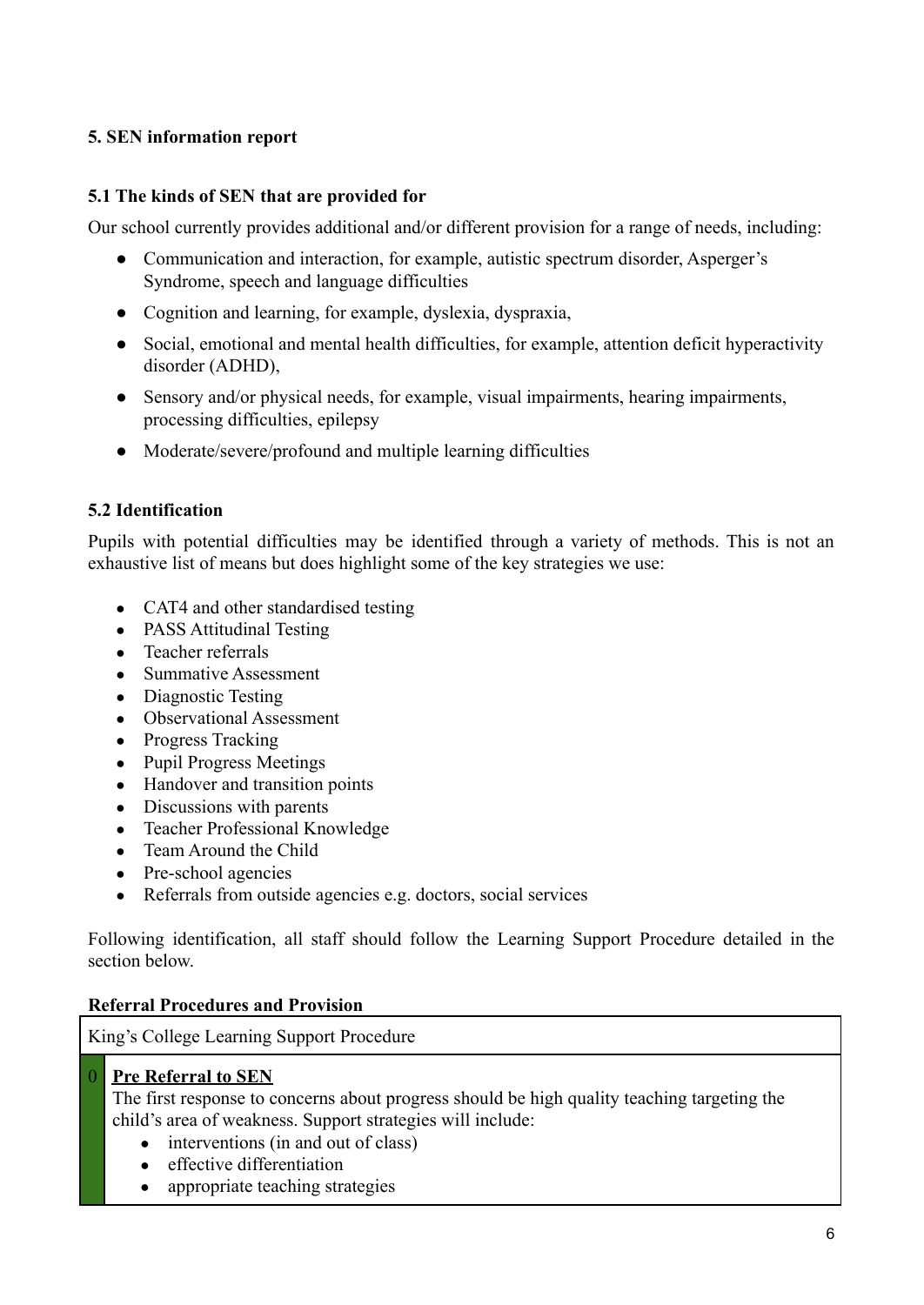Children who are not making progress will be identified through assessment data from a range of sources.

For speech, language, behaviour, social and emotional issues, and academic issues staff should observe and record examples of concern. Staff observations need to then be logged as Internal Comments on iSAMS in order to build a record of incidents which will form the basis of a referral. These children should be identified and recorded in termly Pupil Progress meetings and concerns shared with parents.

When considering children to monitor, look at both higher and lower ability children. The children who are selected are those who you have genuine concerns over the ability to make progress over the course of the Academic year.

This is not an exhaustive list of reasons but it does highlight some examples of why you might be flagging them as an Academic concern:

- they have made little or no progress last year;
- they have already been working with the SEN team;
- you are concerned about their level of progress over the course of the year;
- $\bullet$  they are a high ability child but their classwork is not indicative of this;
- they need more support in class than their peers of the same ability level;
- their CAT4 results indicate that there may be an underlying difficulty or that they are a high achiever

At this point, the SEN team, in consultation with the SENCo, may wish to conduct an informal observation in order to suggest specific in-class interventions for the teacher.

# 1 **Blue Star - Monitoring and Referral point**

In the event of the pre-referral strategies not helping sufficiently for the child to make progress or for the issue to be resolved, then a referral to the SENCO should be completed. Teachers should have a meeting with parents to discuss the fact that there are concerns and indicate that a referral is being made.

All referrals must have a completed Referral Form and 3 samples of evidence details on the form or attached to it. These may include samples of work, records of incidents, observations, consultations with parents/pupils/teachers or external agency information. Records of this will be added to the Learning Support Manager on iSAMS

At this point, the SEN team, in consultation with the SENCO, may wish to conduct a formal observation or testing in order to ascertain whether or not the student would benefit from specific support from a member of the SEN team. Before commencing testing or observations, the SEN team will ask for written consent from parents and conduct a telephone call to establish background information and explain the process.

Once testing and observations are completed, a written report is then given to parents and a meeting is held wherever possible in person, otherwise over the telephone, to explain the contents of the report and discuss any suggestions parents may have which can then be included in the support plan. Relevant teaching staff also attend these meetings when possible. Otherwise, they have a separate feedback meeting with the SEN team.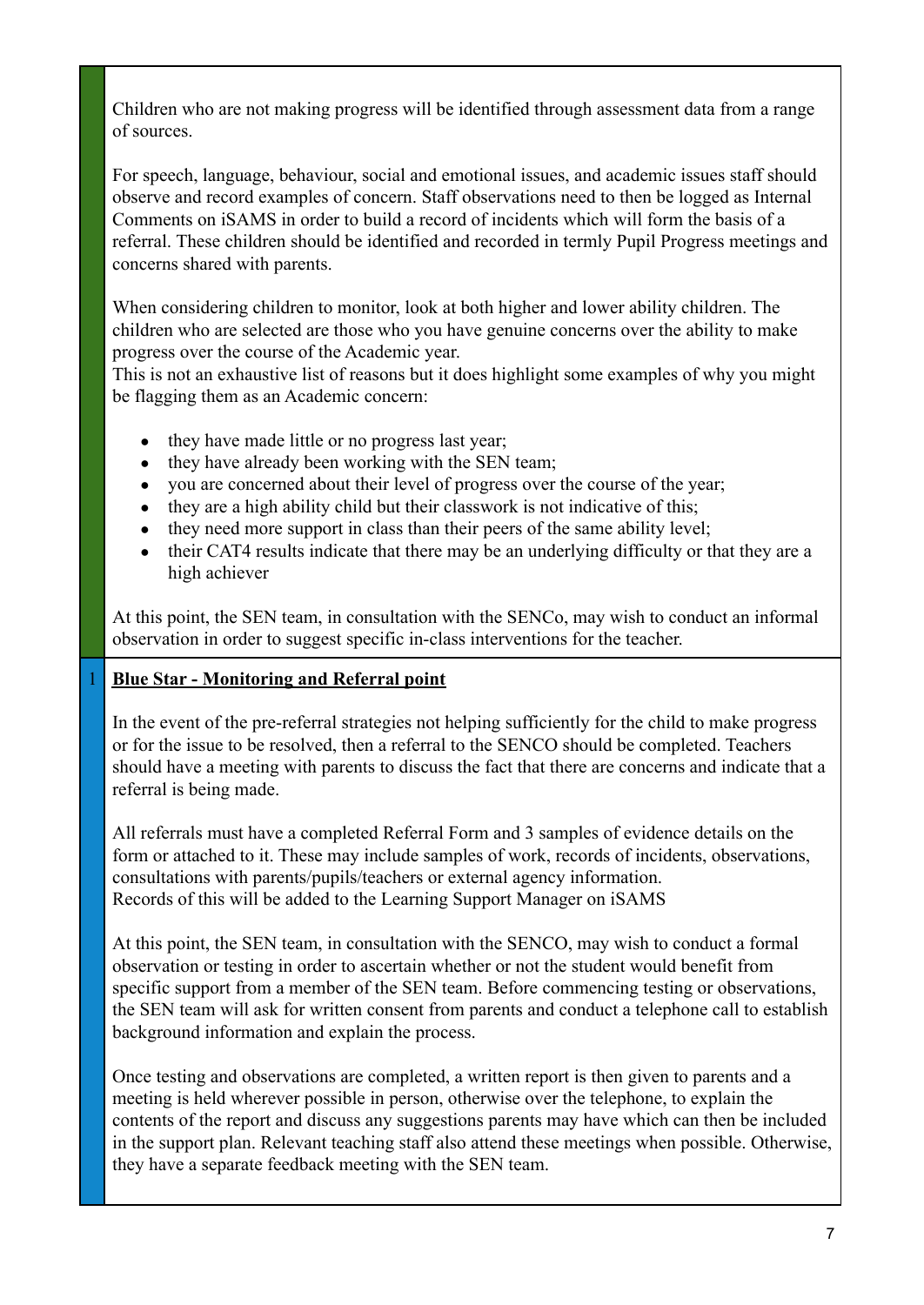As a result of the testing, should it be decided that no specific specific support from the SEN team is necessary, the student will remain on a blue star, receive in class support and continue to be monitored.

This may be reviewed at any point the teacher has an increase in concern but will be formally reviewed with the SENCO in Term 3.

# 2 **Yellow Star- Additional Support required**

In the event of Stage 1 intervention not succeeding and the formal observation or testing suggests the need for further specific support from the SEN team, the student will then begin working with a member of the SEN team and an IEP will be written for the child. In the event that a need has been identified but parents do not wish to proceed with formal support from the SEN team, the pupil will be on a yellow star and in class strategies as advised by the SEN team employed. Should additional support not be required but concerns still exist, the student will remain on a Blue Star as a concern.

Records of this will be added to Learning Support Manager on iSAMS. An IEP will be created on EduKey following a meeting with the SEN team and the class teacher . The SEN team will be responsible for the actions to be added to the document and will consult with class teachers for their observations at this point. The class teacher will be responsible for maintaining and updating the IEP as an electronic copy on EduKey.

IEPs should be reviewed on an annual basis but always before the transition to a new year group. Members of the SEN team will either have a meeting or telephone call with parents each term to summarise the progress of the student and set new goals. This is also an opportunity to take feedback from parents and have their ideas added to the support plan.

The class teacher is responsible for sharing the appropriate information from the IEP with the parents and any members of staff who would require access. The child's views should be taken into consideration whenever possible.

# 3 **Red Star- External Agency**

As with Stage 2 but this is for children who require a multi-agency approach. In this case, an enhanced IEP should be written to take into consideration the necessary support and these cases should always be referred to the Team Around the Child (TAC Team). The SEN team communicate with the external agencies via email, telephone and meetings. External support workers are invited into school (e.g. occupational therapists, optometrists, psychologists) to offer additional advice as to how best to support pupils in school. Where possible, meetings with teachers are also arranged.

# <span id="page-7-0"></span>**5.3 Consulting and involving pupils and parents**

We will have an early discussion with the pupil and their parents when identifying whether they need special educational provision. These conversations will make sure that:

- Everyone develops a good understanding of the pupil's areas of strength and difficulty
- We take into account the parents' concerns
- Everyone understands the agreed outcomes sought for the child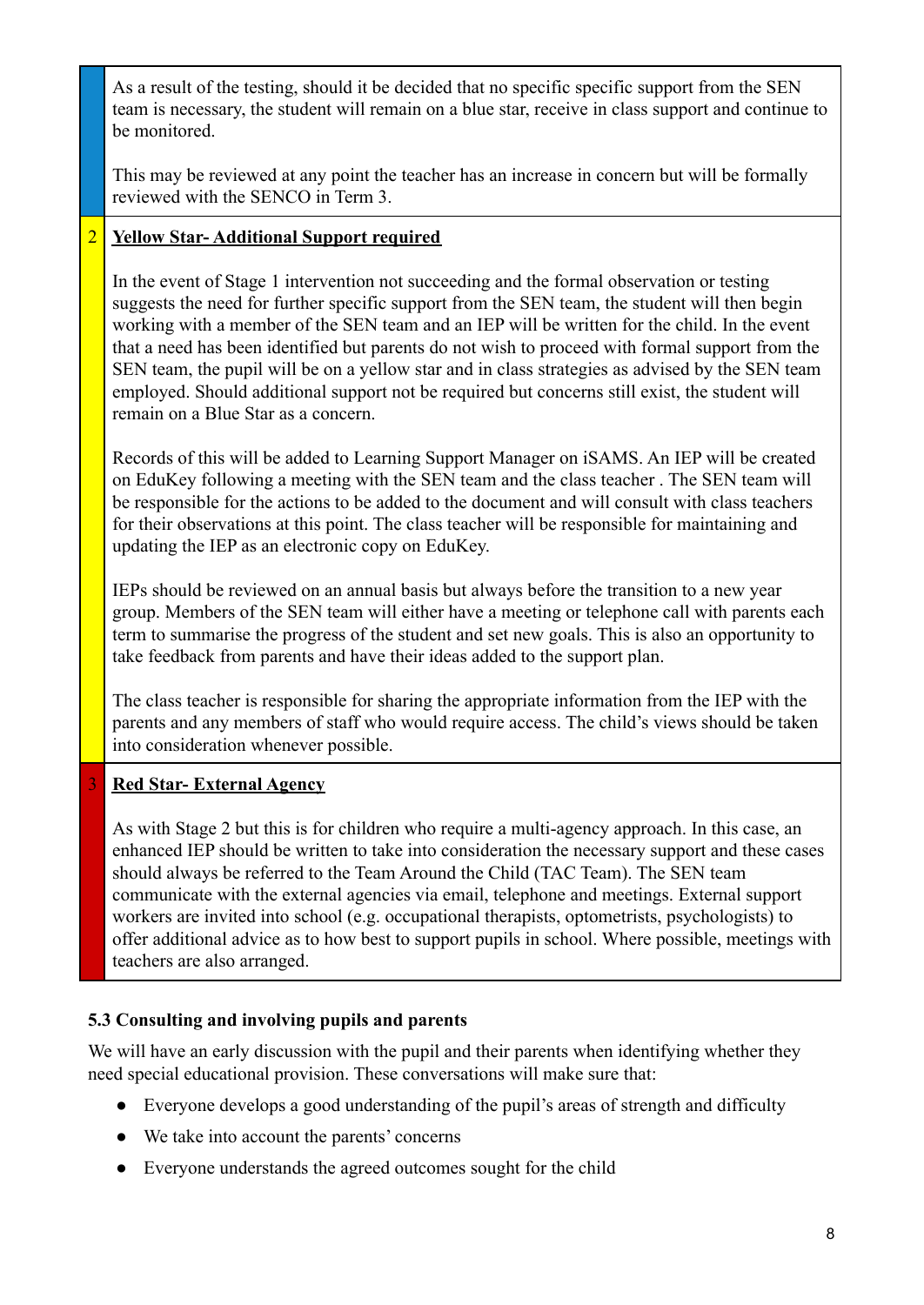● Everyone is clear on what the next steps are

<span id="page-8-0"></span>Notes of these early discussions will be added to the pupil's record and given to their parents. We will formally notify parents when it is decided that a pupil will receive SEN support.

## **5.4 Assessing and reviewing pupils' progress towards outcomes**

We will follow the graduated approach and the four-part cycle of **assess, plan, do, review**.

The class or subject teacher will work with the SENCO to carry out a clear analysis of the pupil's needs. This will draw on:

- The teacher's assessment and experience of the pupil
- Their previous progress and attainment and behaviour
- Other teachers' assessments, where relevant
- The individual's development in comparison to their peers and national data
- The views and experience of parents
- The pupil's own views
- Advice from external support services, if relevant

The assessment will be reviewed regularly.

All teachers and support staff who work with the pupil will be made aware of their needs, the outcomes sought, the support provided, and any teaching strategies or approaches that are required. We will regularly review the effectiveness of the support and interventions and their impact on the pupil's progress.

# <span id="page-8-1"></span>**5.5 Our approach to teaching pupils with SEN**

Teachers are responsible and accountable for the progress and development of all the pupils in their class.

High quality-first teaching is our first step in responding to pupils who have SEN. This will be differentiated for individual pupils.

<span id="page-8-2"></span>We will provide interventions according to individual needs.

# **5.6 Adaptations to the curriculum and learning environment**

We make the following adaptations to ensure all pupils' needs are met:

- Differentiating our curriculum to ensure all pupils are able to access it, for example, by grouping, 1:1 work, teaching style, content of the lesson, etc.
- Adapting our resources and staffing
- Using recommended aids, such as laptops, coloured overlays, visual timetables, larger font, etc.
- <span id="page-8-3"></span>• Differentiating our teaching, for example, giving longer processing times, pre-teaching of key vocabulary, reading instructions aloud, etc.